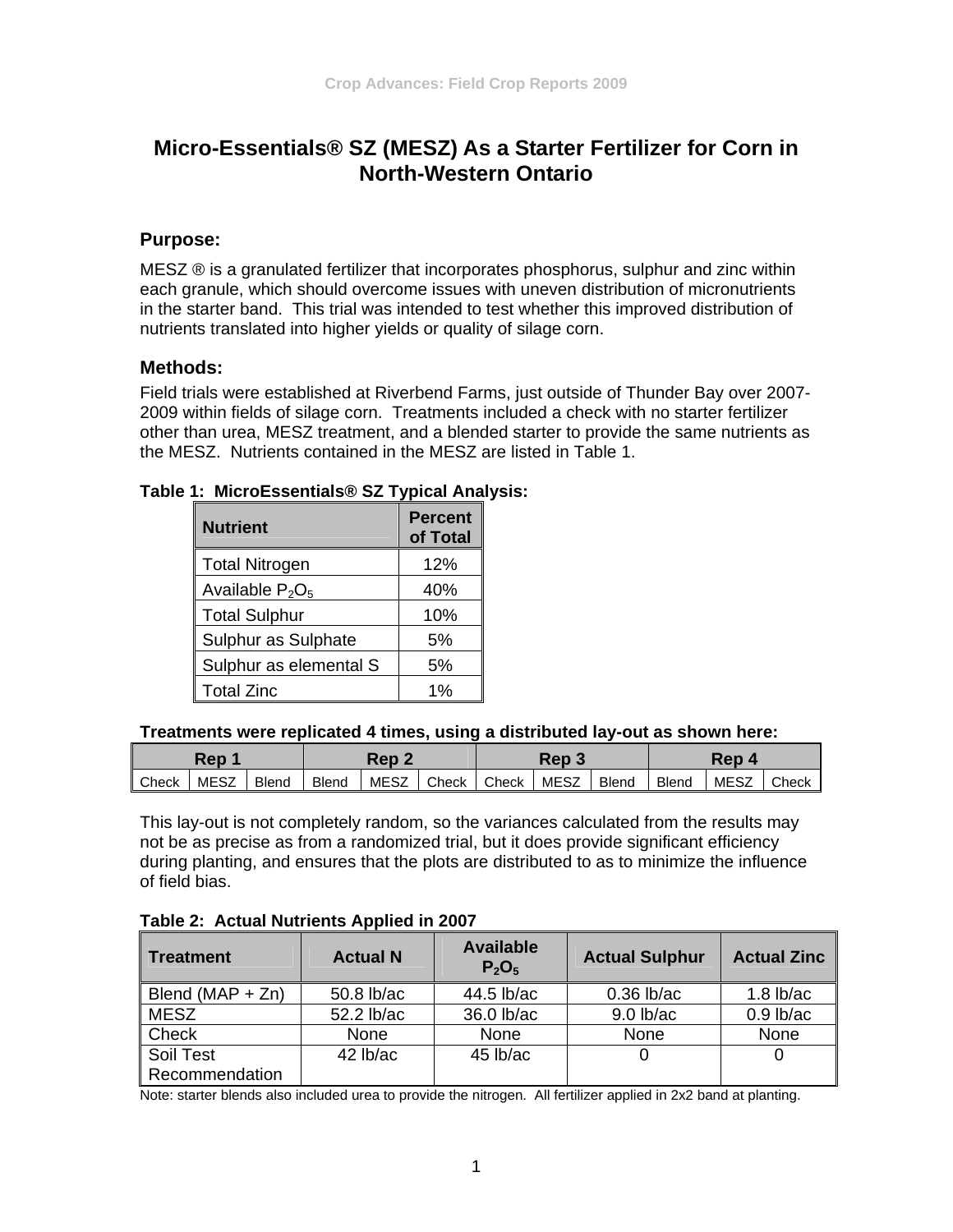The "Blend" treatment was modified following the 2007 season to provide the same level of sulphur as the MESZ treatment. Ammonium sulphate was added to the blend treatment, while urea was added to the MESZ to provide equivalent amounts of N. This was done to insure that any differences in yield were due to the formulation of the fertilizer, and not to the nutrients applied.

| <b>Treatment</b>            | <b>Actual N</b> | Available $P_2O_5$ | <b>Actual Sulphur</b> | <b>Actual Zinc</b> |
|-----------------------------|-----------------|--------------------|-----------------------|--------------------|
| <b>Blend</b>                | 28 lb/ac        | $19$ lb/ac         | $4.7$ lb/ac           | $0.47$ lb/ac       |
| <b>MESZ</b>                 | 29 lb/ac        | $20$ lb/ac         | $4.9$ lb/ac           | $0.50$ lb/ac       |
| Check                       |                 |                    |                       |                    |
| soil test<br>recommendation | 110 $lb$ ac     | 77 lb/ac           |                       |                    |

**Table 3: Actual Nutrients applied in 2008 and 2009** 

Note: The fields also received manure to provide the balance of the required N and P. No potassium was required.

#### **Results:**

#### **2007:**

Both the "check" and "blend" treatments showed significant stunting and leaf striping during the 2007 growing season. Tissue samples collected both at the 5 leaf stage and at tasselling showed adequate levels of N, P and Zn, but low levels of sulphur (Tables 4 and 5).

| <b>I AVIC 4. FIAIIL LISSUE NESULS FIUIII VIIIUIE FIAIILS CUIIECLEU JUIIE ZJ, ZUU</b> I |      |       |      |            |  |  |
|----------------------------------------------------------------------------------------|------|-------|------|------------|--|--|
| <b>Treatment</b>                                                                       | N(%  | P(% ) | S(%) | $Zn$ (ppm) |  |  |
| <b>Blend</b>                                                                           | 5.07 | 0.50  | 0.10 | 58         |  |  |
| <b>MESZ</b>                                                                            | 4.85 | 0.45  | 0.18 | 55         |  |  |
| Check                                                                                  | 3.67 | 0.44  | 0.14 | 48         |  |  |

#### **Table 4: Plant Tissue Results From Whole Plants Collected June 29, 2007**

| Table 5: Plant Tissue Results From ear Leaves Collected August 1, 2007 |  |
|------------------------------------------------------------------------|--|
|------------------------------------------------------------------------|--|

| Treatment    | N(% ) | P(% ) | S(%)<br>O. | Zn (ppm) |
|--------------|-------|-------|------------|----------|
| <b>Blend</b> | 2.56  | 0.34  | 0.05       | 57       |
| <b>MESZ</b>  | 2.46  | 0.26  | 0.09       | 46       |
| Check        | 2.43  | 0.29  | 0.12       | 41       |

Extremely wet conditions in the fall of 2007 prevented harvest as corn silage, but cobs were hand sampled from sections of each treatment to estimate grain yield. The results are shown in Figure 1.

There did appear to be a significant yield response to both starter treatments above the check, and of the MESZ above the blended fertilizer. However, the difference in the sulphur contents of the two starter treatments, and the presence of sulphur deficiency symptoms, suggests that the response was due to the sulphur addition rather than the formulation of the fertilizer.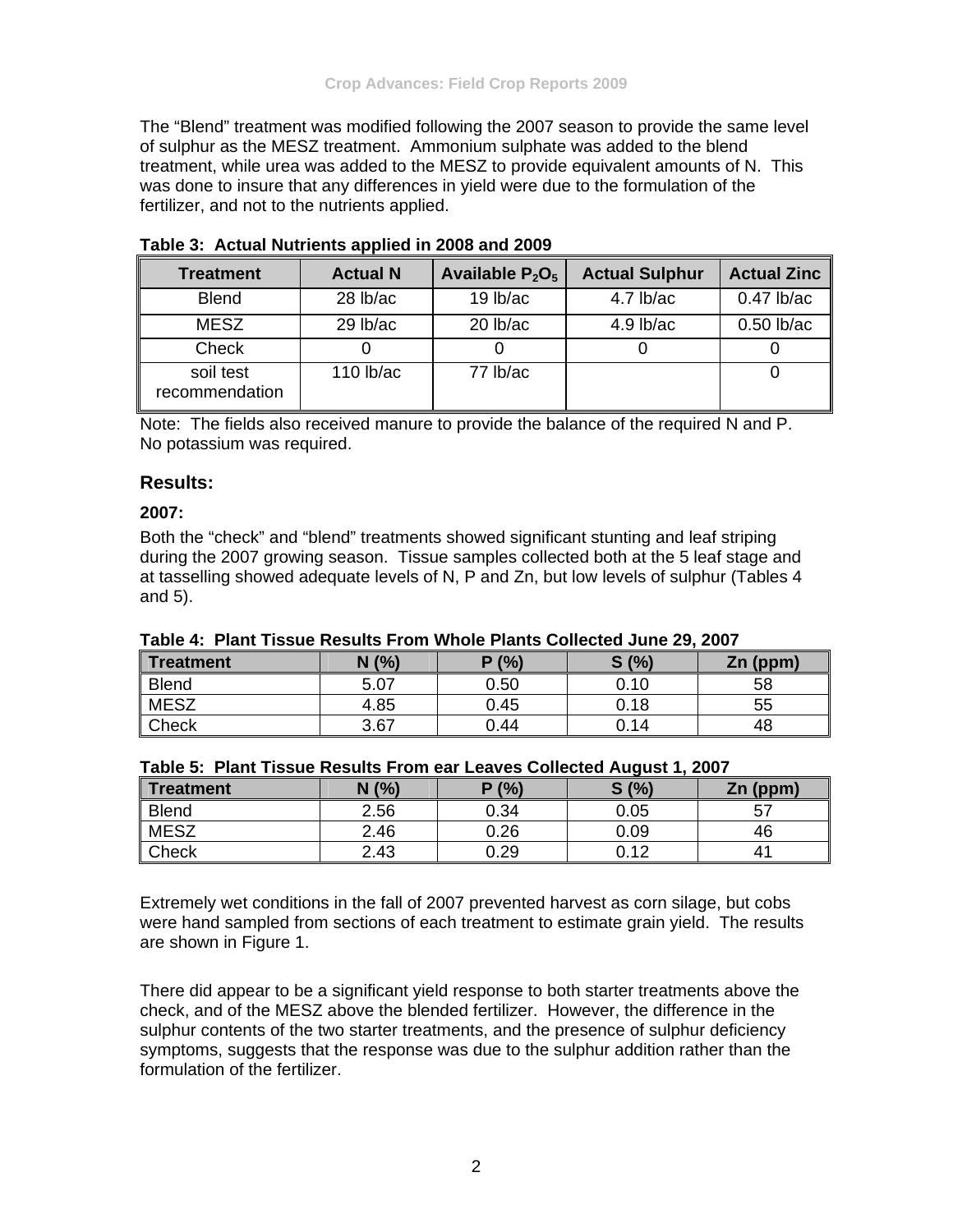

#### **2008-2009:**

Yield differences in 2008 and 2009 were much smaller than in 2007, as shown in Figure 2. Yield responses in both years were similar, so only the average for the two years is shown. While there was a trend for MESZ to yield slightly more than either the blended fertilizer or the check, the differences were not statistically significant.



One difference that did stand out in 2009, when the weather was cool for the entire growing season, was that the addition of starter fertilizer when planting corn reduced the moisture content of the silage, indicating that it had a positive effect on corn maturity.

## **Summary:**

- Responses to added fertilizer (including sulphur) were much smaller than in 2007, possibly due to history of manure use.
- Could not show a statistically significant yield response to either fertilizer treatment, although the trend was MESZ > MAP blend > check
- MESZ is at least as good as the blend of MAP, AS and Zn, but we cannot say it is better. The convenience of handling a single product where all these nutrients are needed may be the greatest benefit.
- Added starter fertilizer did improve dry down and maturity.